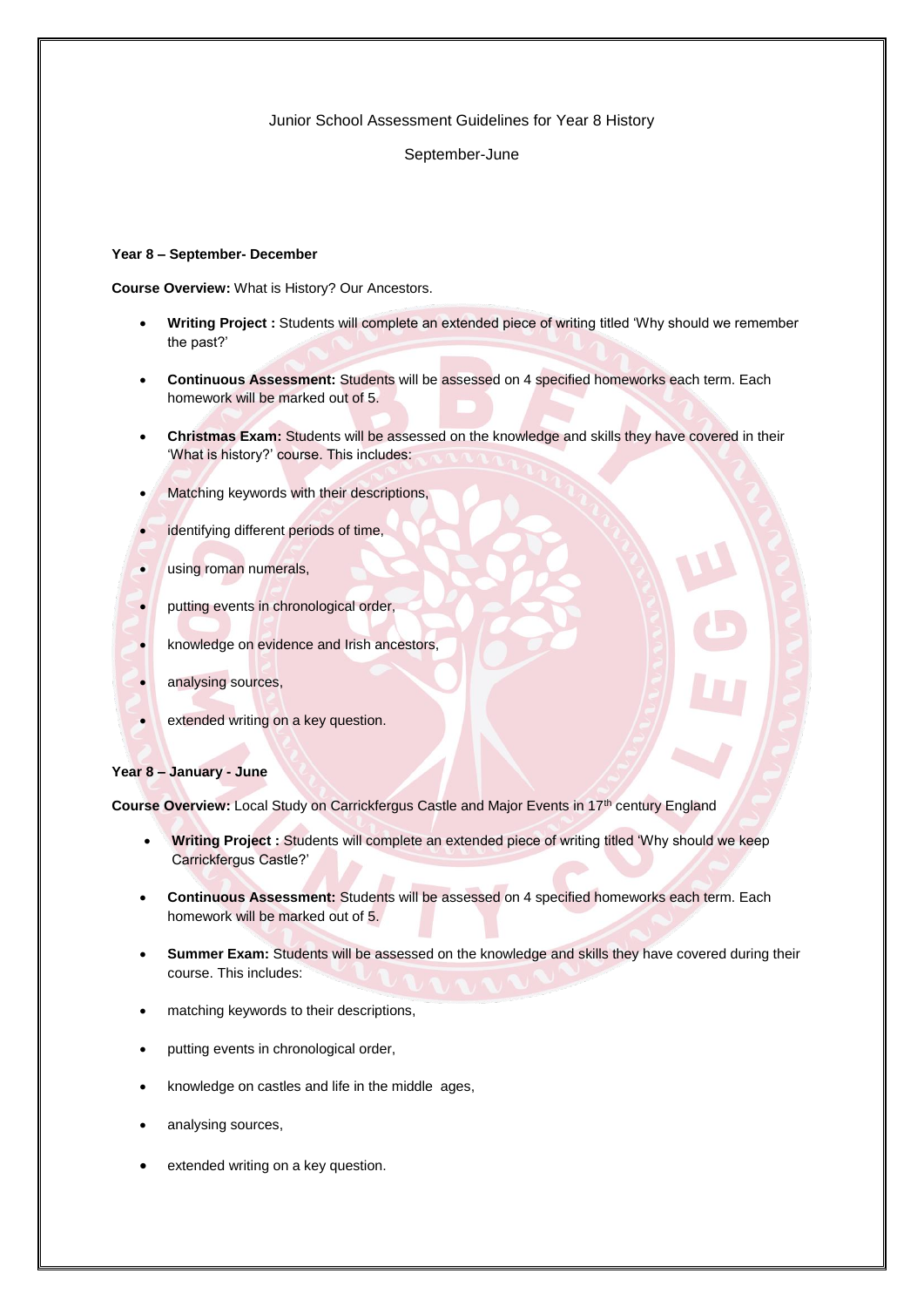

Portcullis – this was a metal gate at the front of the castle which could be lowered if the castle was attacked

Keep – this was a stone tower at the centre of the castle which made it the safest part of the castle. It was high and contained a spiral staircase and 'trip step' which made it difficult to reach the top of the keep.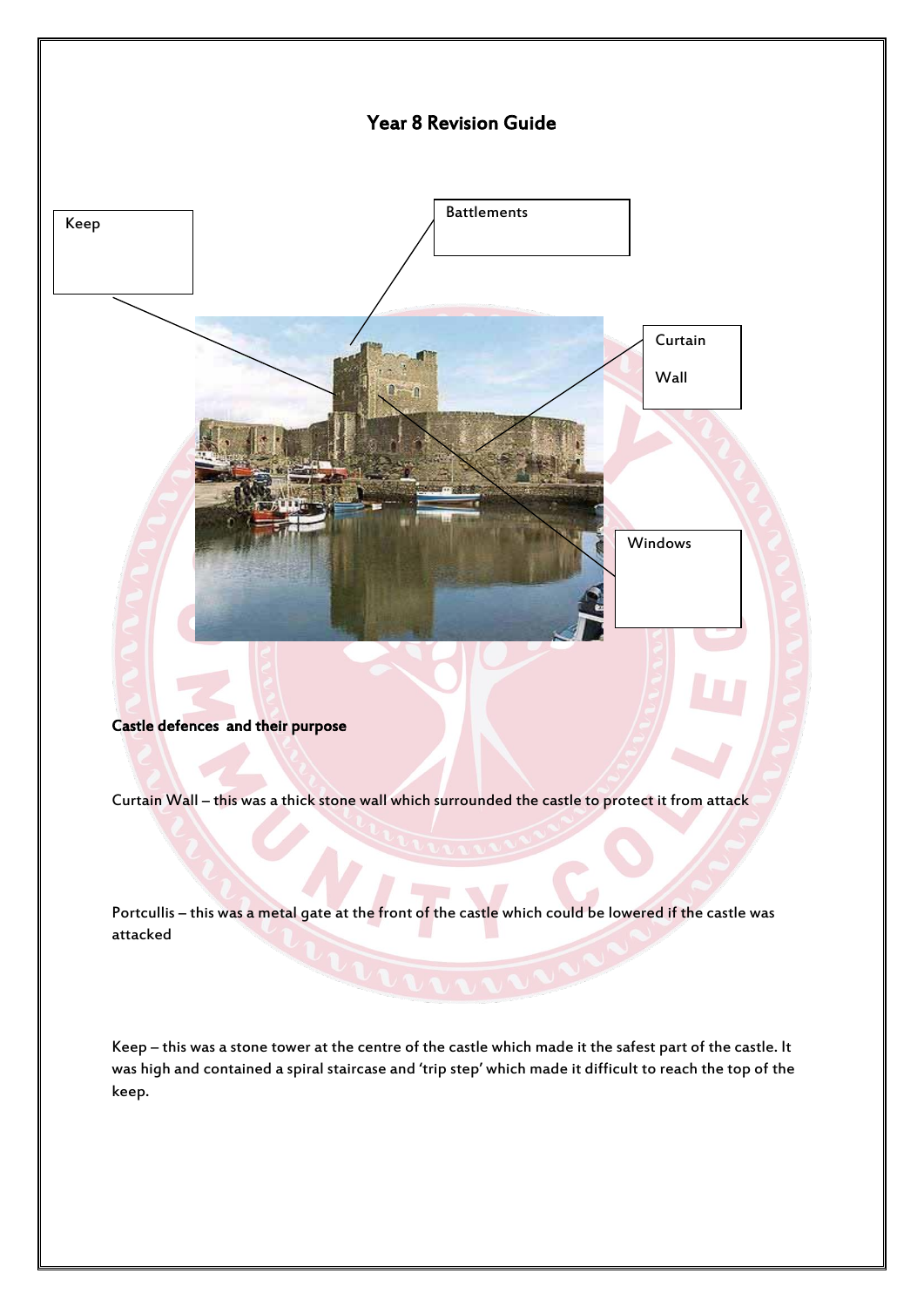Murder Hole – this was a hole in the roof of the gatehouse which allowed defenders to pour things like oil and boiling water onto attackers

Arrow Slits – these were narrow openings in the castle that archers fired through. The hole was wider in the inside than it was on the outside to help protect the archers

### Modern Additions to the castle and their purpose

Tourist Centre – this sells products that provide information about the castle and also makes money for the castle which allows it to stay open

Life Size Models – these show visitors the people that lived in Carrickfergus Castle. It gives us information on them and shows us the type of dress they wore

Film Room – this allows visitors to view programmes about the castle and educates people about what has happened at the castle throughout the years.

Cannons – these were added in the 17<sup>th</sup> century to protect the castle. They could fire at approaching ships to help protect against invasion

### Why Carrickfergus Castle isn't in ruins today

The castle isn't in ruins as it has been used constantly throughout the centuries and the Environment and Heritage Agency makes sure it is looked after today.

### Why it's important to preserve Carrickfergus Castle

Education – lots of people go to Carrickfergus Castle to learn about the past. Lots of school groups use Carrickfergus Castle to learn about the Norman times and to learn about the parts of a castle.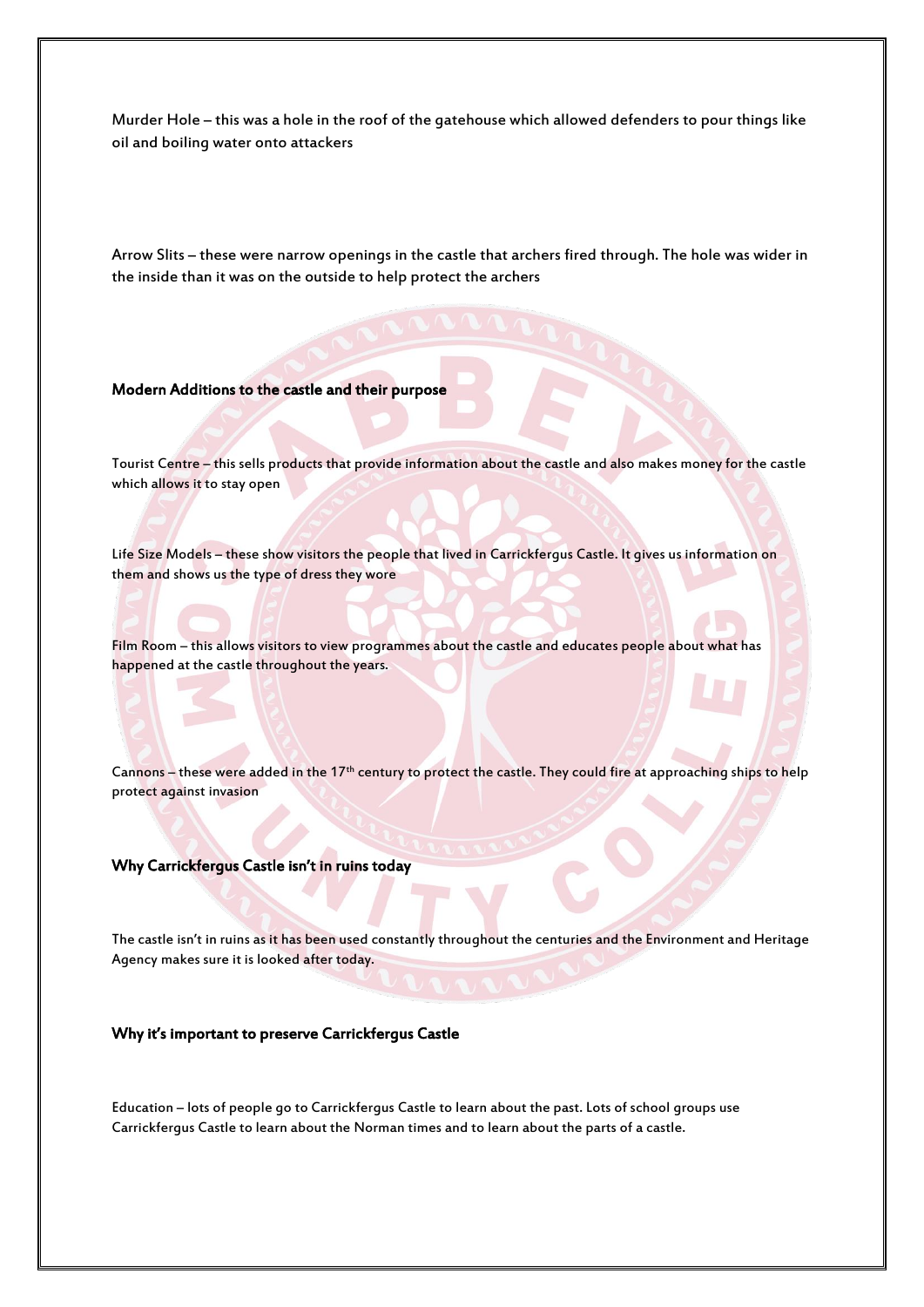Tourism – lots of people visit the castle and that creates jobs for people in the area as people go to shops, eat in restaurants, and stay in the area.

Heritage – the castle is an important part of our heritage, many important events in our past happened there, for exp King Billy landed at Carrickfergus Castle in the 17<sup>th</sup> Century

# Keywords

Tourist – a visitor on holiday

Preservation – to keep a building safe and in its original condition

Restoration - to make repairs to a building to try and keep it in its original state

Heritage – an important part of our past

### **Questioning**

When making questions you follow the '5 W and their mate how rule'

Most questions can be made starting with **Theory of Starting With** 

why - when - what - who how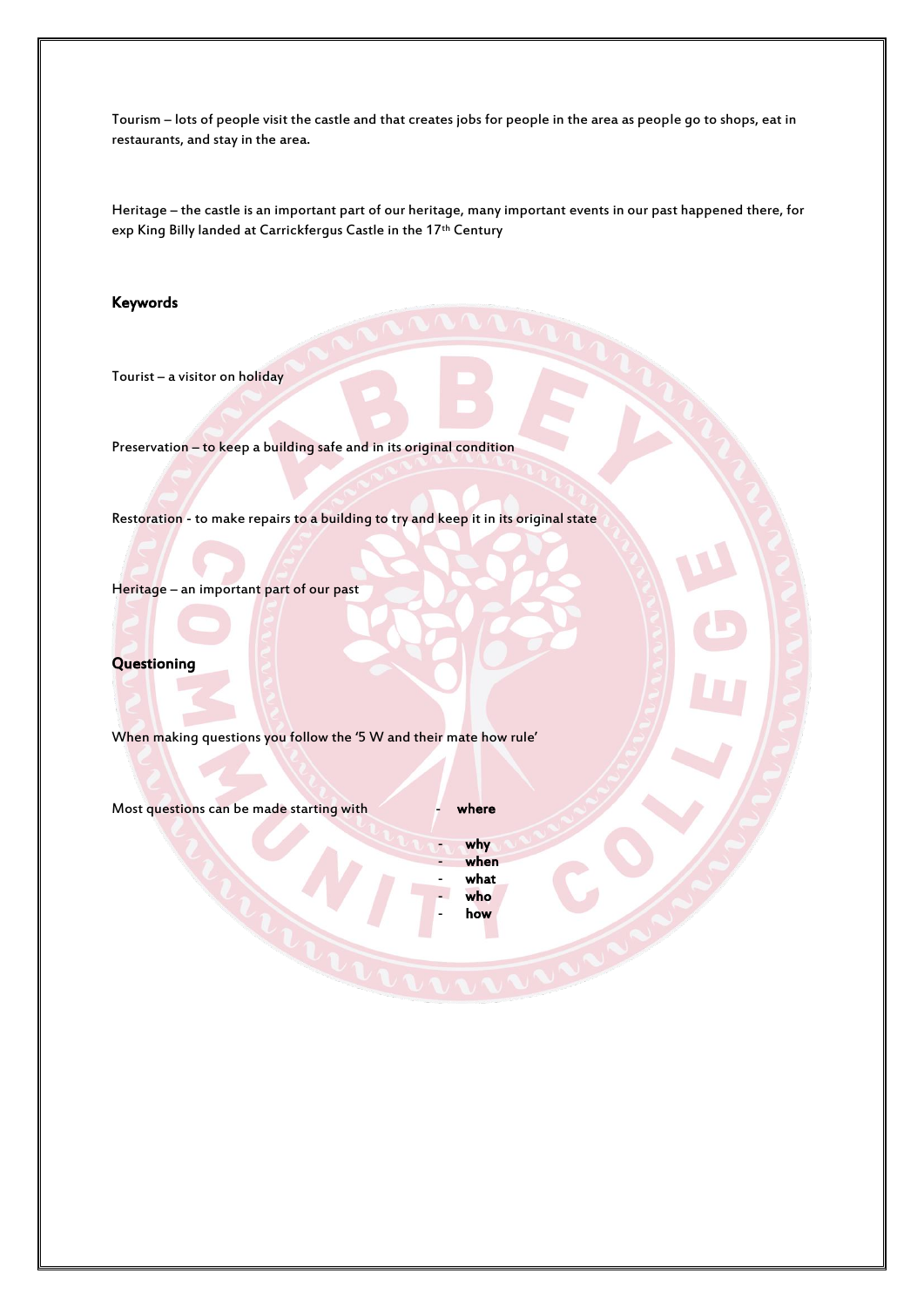### Attack weapons

Siege Tower – a large wooden tower protected by animal skins. Up to 200 soldiers could hide on one tower as it was pushed against the castle wall. They could then rush over the battlements in order to gain entry to the castle.

Battering Ram – a tree trunk hanging on a wooden frame which was slammed up against a castle's wooden door in order to break through.

Trebuchet – used to fire rocks or quicklime over the castle walls. Sometimes even animal corpses were fired inside to spread disease amongst the people inside.

Greek Fire – a mixture of tar, oil and sulphur which could not be put out with water, this made it really difficult to get under control. Only urine could put the fire out.



#### **Strengths**

Quick and cheap to build so you can protect yourself quickly from attack.

Built on a hill which means you can see the enemy approaching.

The steep sides make it hard for the enemy to gain entry to the castle.